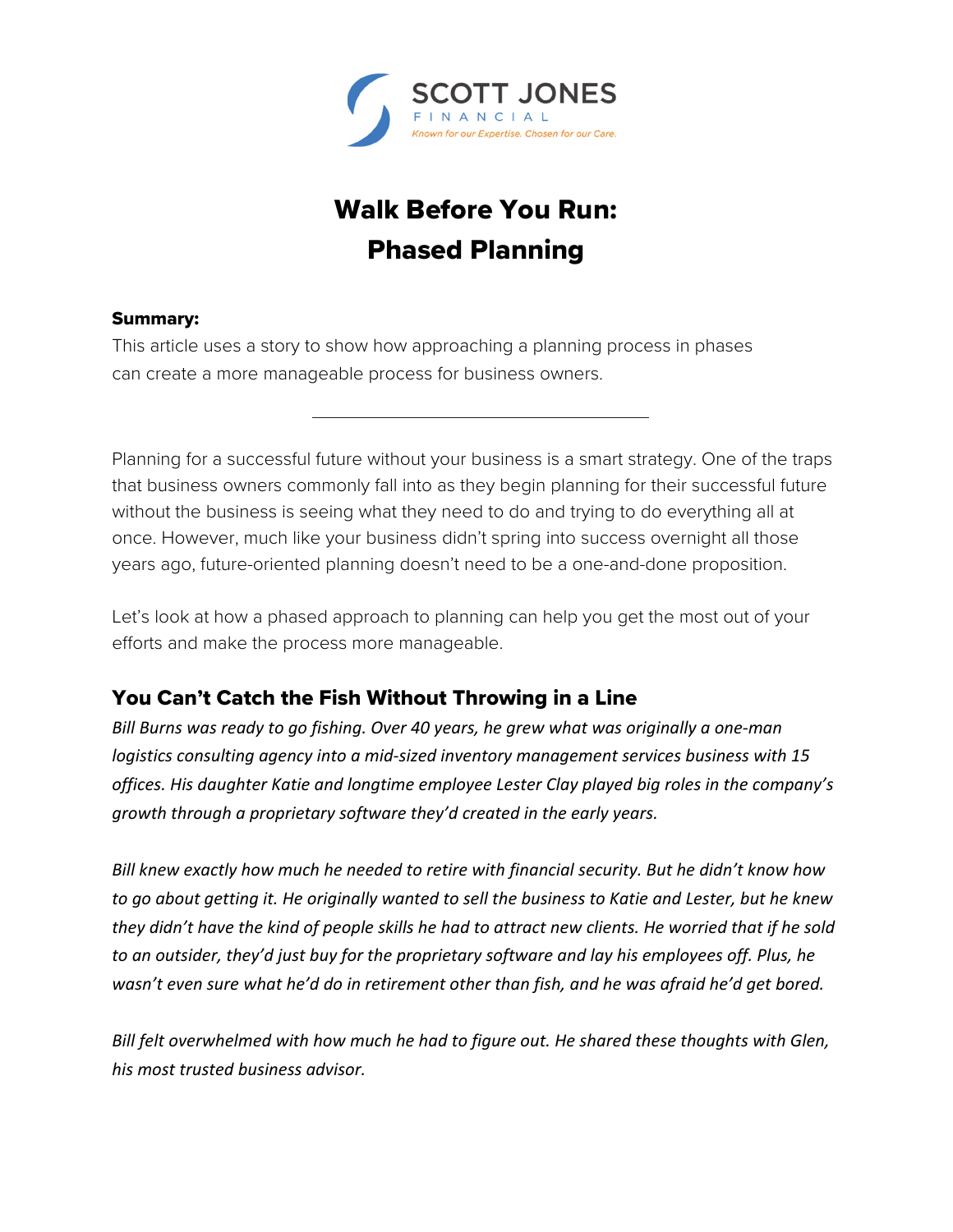*"I think the most important area to focus on is making you inconsequential to the business," Glen said. "You're the rainmaker now, and to get the money you need, you'll need to replace yourself."* 

*After reconfirming that Bill's financial security target was accurate, Glen told Bill something that took much of the weight off his shoulders.* 

*"Since Katie and Lester are comfortable sticking on the operations side, we can bring in a professional management team to help develop skills on the sales side. That'll open up a lot of different paths for you to reach your personal and financial goals. It may also give you some leverage when you decide to sell."* 

*Bill was tentative at first. No one had ever outsold him at his company. But after seeing the professional management team that Glen and a new recruiting firm helped put together, he felt more confident, and for good reason.* 

*The management team formalized his company's sales process. Profits began to increase year over year because Bill wasn't the only one capable of making big sales anymore. The management team used the additional profits to attract strong managers and operations people, which led to even more increases.* 

*With more people helping to grow the company, Bill had more free time. He found hobbies he*  liked in addition to fishing, and found himself spending more time away from the office doing *them because of the strength of his sales team. He built a new plan for the future based on his new interests and goals.* 

*Best of all, the expanded advisor team that Glen helped assemble had the expertise to negotiate with potential third‐party buyers. Sales performance had finally caught up to the cutting‐edge developments in operations, making his new team, including Katie, Lester, and new managers, just as valuable as the software.* 

*With a strong management team and encouragement from Katie and Lester, Bill sold the company to a large international buyer, achieved financial security, and protected his employees.*